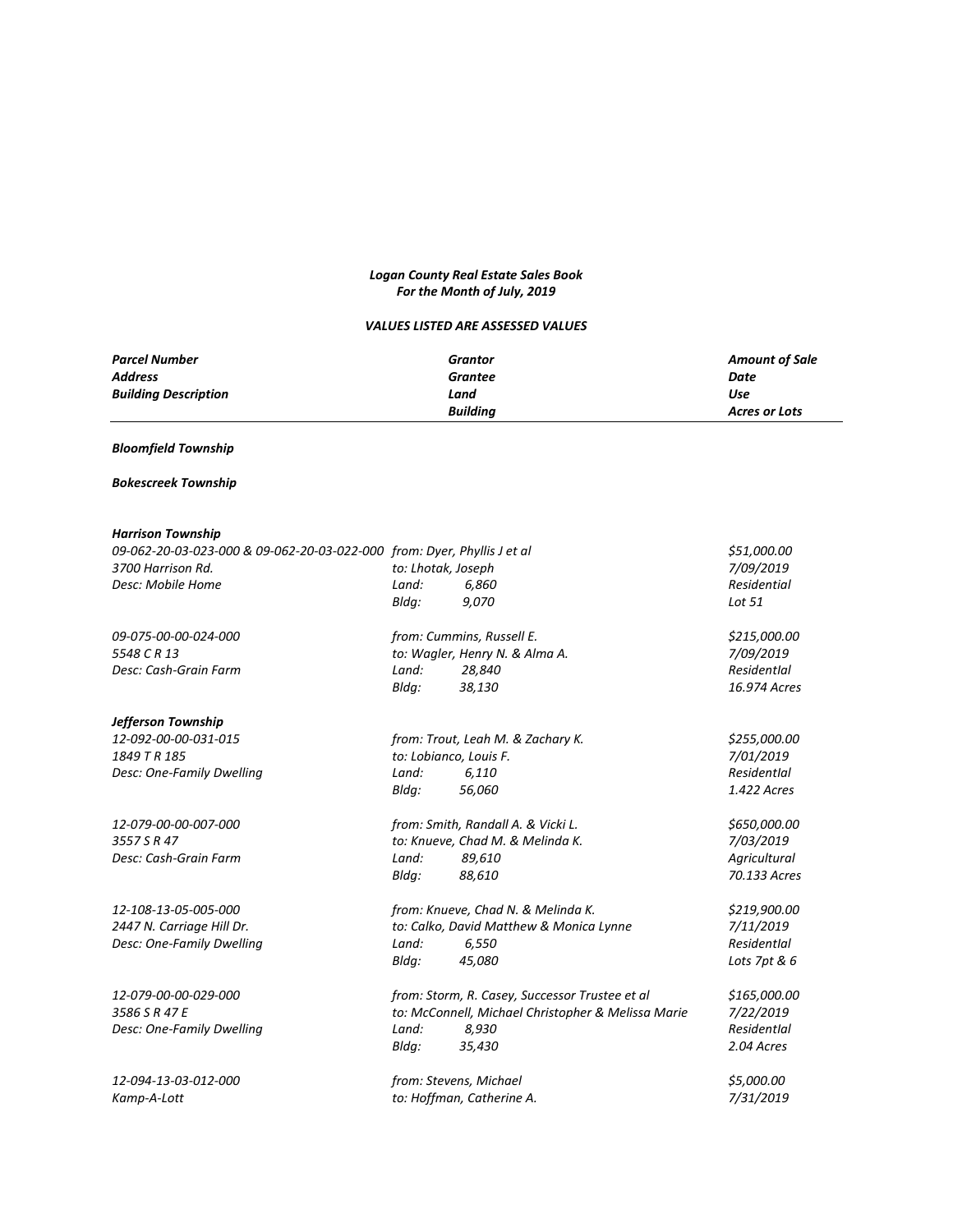| Desc: Vacant Land                                                                           | Land:<br>Bldg:            | 2,210                                    | Residentlal<br>Lot 181 |
|---------------------------------------------------------------------------------------------|---------------------------|------------------------------------------|------------------------|
| <b>Lake Township</b>                                                                        |                           |                                          |                        |
| 15-092-17-07-004-000                                                                        |                           | from: Bullock, M. Grace                  | \$55,000.00            |
| 653 Ludlow Rd.                                                                              |                           | to: Carothers, David L. & Crystal F.     | 7/12/2019              |
| Desc: One-Family Dwelling                                                                   | Land:                     | 4,490                                    | Residentlal            |
|                                                                                             | Bldg:                     | 24,910                                   | 0.41 Acres             |
| 15-078-17-05-001-000                                                                        |                           | from: Tobin, Andrew K.                   | \$157,700.00           |
| 399 T R 246                                                                                 |                           | to: Pike, Robert A. & Morgan             | 7/12/2019              |
| Desc: One-Family Dwelling                                                                   | Land:                     | 5,570                                    | Residentlal            |
|                                                                                             | Bldg:                     | 33,150                                   | 1.719 Acres            |
| <b>Liberty Township</b>                                                                     |                           |                                          |                        |
| 19-135-00-00-063-000                                                                        |                           | from: Rabenstein, Stephen D. & Sandra E. | \$205,000.00           |
| 5968 Hickory Dr.                                                                            |                           | To: Pappas, Aaron T. & Carrie L.         | 7/10/2019              |
| Desc: One-Family Dwelling                                                                   | Land:                     | 7,320                                    | Residential            |
|                                                                                             | Bldg:                     | 42,400                                   | Lot 13                 |
| 18-121-00-00-079-000, 18-121-00-00-079-001,                                                 |                           |                                          |                        |
| 18-121-00-00-079-003 & 18-121-00-00-079-004 from: Hall, Bradley Jay & Amy Leigh             |                           |                                          | \$427,000.00           |
| 514 Tracemore Ln.                                                                           |                           | to: Johnson, Douglas M. II & Charity G.  | 7/12/2019              |
| Desc: One-Family Dwelling                                                                   | Land:                     | 20,180                                   | Residential            |
|                                                                                             | Bldg:                     | 104,830                                  | 5.574 Acres            |
| <b>McArthur Township</b>                                                                    |                           |                                          |                        |
| 23-063-09-01-005-000                                                                        |                           | from: Goings, Charles A. & Sheryl D.     | \$232,000.00           |
| 3869 Shawnee Dr.                                                                            |                           | to: Schwaderer, Jason Allan & Abby Leigh | 7/01/2019              |
| Desc: One-Family Dwelling                                                                   | Land:                     | 7,740                                    | Residential            |
|                                                                                             | Bldg:                     | 60,830                                   | 1.00 Acres             |
| 21-061-00-00-003-014 & 23-061-00-00-003-015 from: Geralds, James A. & Charlotte J.          |                           |                                          | \$140,000.00           |
| 3411 C R 31                                                                                 | to: Henson, Randall S. II |                                          | 7/24/2019              |
| Desc: One-Family Dwelling                                                                   | Land:                     | 7,980                                    | Residential            |
|                                                                                             | Bldg:                     | 42,540                                   | Lot 9 & 10             |
| <b>Miami Township</b>                                                                       |                           |                                          |                        |
| <b>Monroe Township</b>                                                                      |                           |                                          |                        |
| 28-122-00-00-063-005 & 28-122-00-00-062-002 from: Latimer, Zachary Phillip & Cara Elizabeth |                           |                                          | \$305,000.00           |
| 1183 T R 190                                                                                |                           | To: Tappendorf, Arthur & Nancy           | 7/03/2019              |
| Desc: Forest Lands                                                                          | Land:                     | 27,490                                   | Agricultural           |
|                                                                                             | Bldg:                     | 49,470                                   | 18.796 Acres           |
| 28-124-00-00-049-000                                                                        |                           | from: Varney, Cleveland & Joy            | \$191,000.00           |
| 6477 C R 29                                                                                 |                           | To: Murphy, Alana Mae                    | 7/03/2019              |
| Desc: Cash-Grain Farm                                                                       | Land:                     | 23,090                                   | Agricultural           |
|                                                                                             | Bldg:                     | 19,940                                   | 12.492 Acres           |
| 28-123-00-00-030-000 & 28-123-00-00-031-000                                                 |                           | from: Warne, Barry L. & Sheryn E.        | \$149,150.00           |
| 5557 T R 55                                                                                 |                           | To: Kessler, Brian James                 | 7/19/2019              |
| Desc: One-Family Dwelling                                                                   | Land:                     | 13,760                                   | Residential            |
|                                                                                             | Bldg:                     | 28,180                                   | 5.178 Acres            |
| 28-123-00-00-032-000                                                                        |                           | from: Batton, Michael F.                 | \$30,000.00            |
| 5601 C R 55                                                                                 | To: Butler, Mark          |                                          | 7/29/2019              |
|                                                                                             |                           |                                          |                        |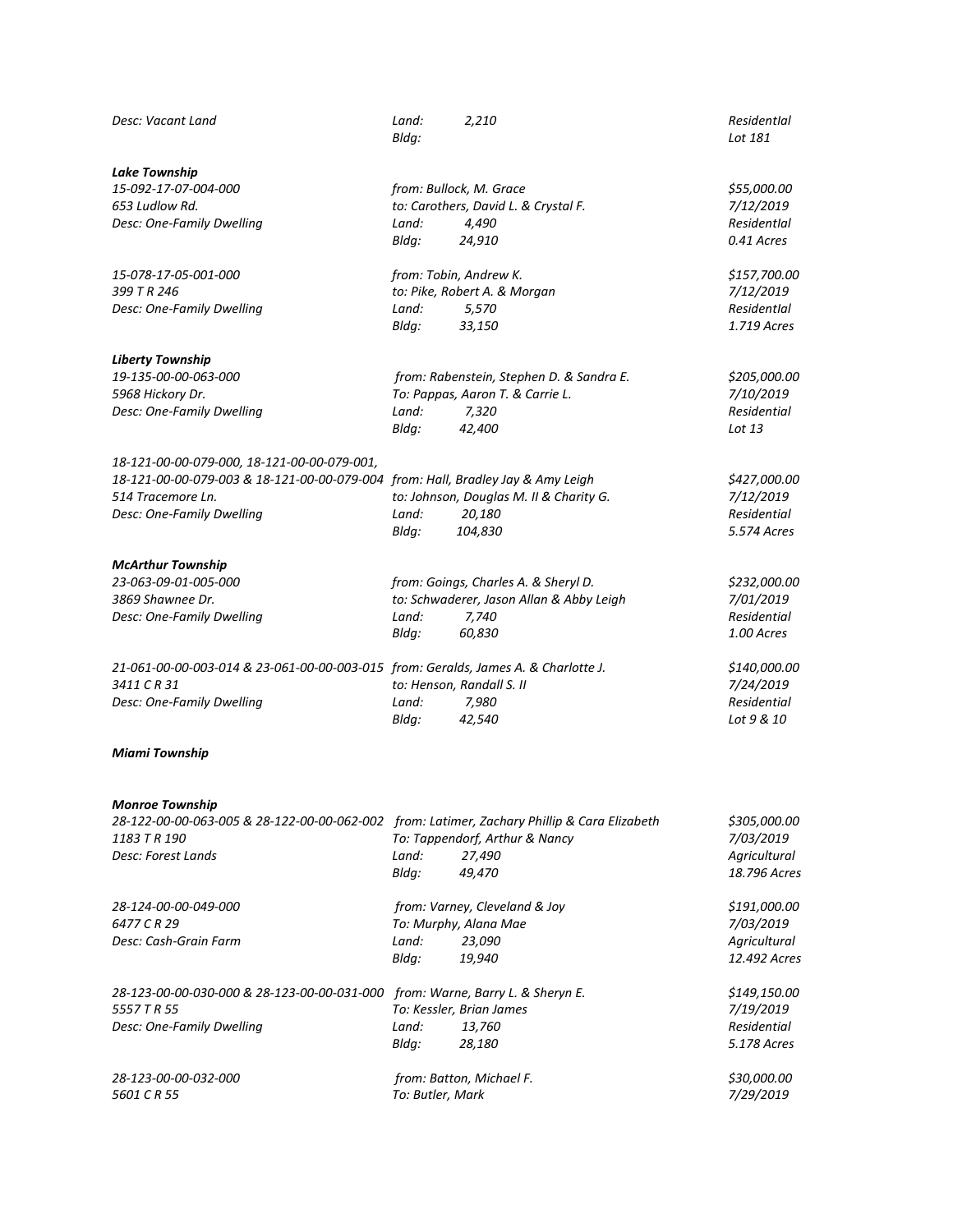| Desc: Other Residential Structures                                              | Land:<br>Bldg:        | 11,660<br>6,620                                 | Residential<br>3.021 Acres |
|---------------------------------------------------------------------------------|-----------------------|-------------------------------------------------|----------------------------|
| <b>Perry Township</b>                                                           |                       |                                                 |                            |
| 32-111-16-01-008-000                                                            |                       | from: James, David L.                           | \$45,000.00                |
| 9723 Foundry St.                                                                | To: Boysel Farms LLC  |                                                 | 7/02/2019                  |
| Desc: Small Detached Retail Store                                               | Land:                 | 3,080                                           | Commercial                 |
|                                                                                 | Bldg:                 | 10,540                                          | Lot 88                     |
| 32-111-00-00-014-000                                                            |                       | from: Stewart, Steven R. & Sylvia M.            | \$32,500.00                |
| 9381 C R 10                                                                     | To: Sobas, Darian     |                                                 | 7/03/2019                  |
| Desc: Other Residential Structures                                              | Land:                 | 5,870                                           | Residential                |
|                                                                                 | Bldg:                 | 4,450                                           | 1.00 Acres                 |
| <b>Pleasant Township</b>                                                        |                       |                                                 |                            |
| 34-087-00-00-048-004                                                            |                       | from: Wagler, Henry N & Alma A.                 | \$225,000.00               |
| 8590 S R 47                                                                     |                       | To: Schwartz, Joel A. & Lizzie L.               | 7/09/2019                  |
| Desc: Cash-Grain Farm                                                           | Land:                 | 25,560                                          | Agricultural               |
|                                                                                 | Bldg:                 | 36,310                                          | 16.923 Acres               |
| <b>Richland Township</b>                                                        |                       |                                                 |                            |
| 37-033-00-00-041-006                                                            | from: Peper, Grant D. |                                                 | \$100,000.00               |
| 6874 T R 95                                                                     |                       | To: Williams, Mary C.                           | 7/01/2019                  |
| Desc: One-Family Dwelling                                                       | Land:                 | 10,150                                          | Residential                |
|                                                                                 | Bldg:                 | 40,760                                          | Lot 5                      |
| 36-019-06-02-026-000 & 36-019-06-02-027-000 from: Darling, Debra M.             |                       |                                                 | \$835,000.00               |
| 8790 S R 273 W                                                                  |                       | To: Wilford, Susan M. & Stephen Scott, Trustees | 7/03/2019                  |
| Desc: One-Family Dwelling                                                       | Land:                 | 89,780                                          | Residential                |
|                                                                                 | Bldq:                 | 103,610                                         | Lots 201 & 202             |
| 38-006-00-00-015-020                                                            |                       | from: IL Shore Holding LLC                      | \$150,000.00               |
| Parker Dr.                                                                      |                       | To: Gloyeske, Kenneth K. & Barbara K.           | 7/03/2019                  |
| Desc: Vacant Land                                                               | Land:                 | 43,750                                          | Agricultural               |
|                                                                                 | Bldg:                 |                                                 | 1.922 Acres                |
| 36-019-10-02-007-000, 36-019-10-02-008-000                                      |                       |                                                 |                            |
| 36-019-10-03-014-000 & 36-019-10-03-014-001 from: Bechtel, Robert A & Cheryl L. |                       |                                                 | \$500,000.00               |
| 9473 Maple Ln.                                                                  | To: Smith, Joseph B.  |                                                 | 7/29/2019                  |
| Desc: One-Family Dwelling                                                       | Land:                 | 67,160                                          | Residential                |
|                                                                                 | Bldg:                 | 63,180                                          | 0.057 Acres & Lots         |
| <b>Rushcreek Township</b>                                                       |                       |                                                 |                            |
| 40-067-07-01-007-004                                                            |                       | from: Neer, Joshua M. & Amanda M.               | \$199,500.00               |
| 3597 C R 12                                                                     |                       | To: Brewer, Mark Andrew & Jennifer A.           | 7/01/2019                  |
| Desc: One-Family Dwelling                                                       | Land:                 | 5,540                                           | Residential                |
|                                                                                 | Bldg:                 | 46,320                                          | 1.049 Acres                |
| 40-038-00-00-051-000                                                            |                       | from: Rushsylvania Rough Riders, LLC            | \$20,000.00                |
| 3813 S R 274                                                                    |                       | To: White, Casey & Karly                        | 7/03/2019                  |
| <b>Desc: Other Commercial Structures</b>                                        | Land:                 | 10,840                                          | Commercial                 |
|                                                                                 | Bldg:                 | 280                                             | 15.38 Acres                |
| 40-067-00-00-034-001 & 40-067-00-00-046-001 from: Pond, Timothy A. & Sharon K.  |                       |                                                 | \$200,000.00               |
| 3071 CR 12                                                                      |                       | To: Yost, Christopher Richard                   | 7/19/2019                  |
| Desc: One-Family Dwelling                                                       | Land:                 | 12,750                                          | Residential                |
|                                                                                 | Bldg:                 | 21,860                                          | 4.00 Acres                 |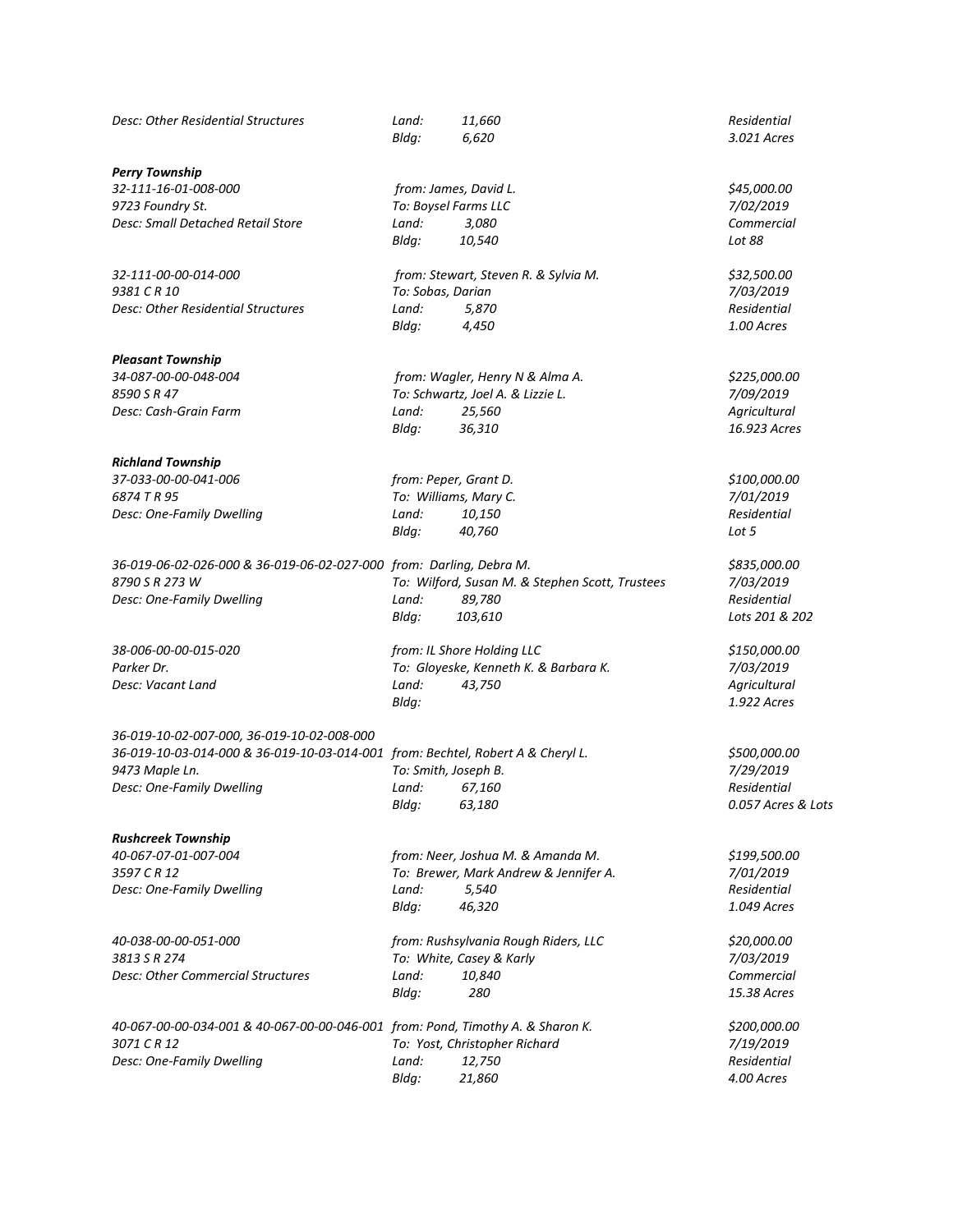| <b>Stokes Township</b>                                                 |                          |                                                 |                      |
|------------------------------------------------------------------------|--------------------------|-------------------------------------------------|----------------------|
| 43-005-18-03-008-000 & 43-005-18-03-009-000 from: Pinks, Patricia L.   |                          |                                                 | \$30,000.00          |
| 11188 Kiowa Path                                                       | To: Carberry, Patrick R. |                                                 | 7/01/2019            |
| Desc: Other Residential Structures                                     | Land:                    | 3,490                                           | Residential          |
|                                                                        | Bldg:                    | 1,840                                           | Lots 1979-1980       |
| 43-018-12-04-001-000                                                   | from: Giessemen, Lisa    |                                                 | \$35,000.00          |
| CR 272                                                                 |                          | To: Bell, Steven D. & Glenna Jo                 | 7/03/2019            |
| Desc: Vacant Land                                                      | Land:                    | 9,120                                           | Residential          |
|                                                                        | Bldg:                    |                                                 | 1.534 Acres          |
| 43-005-16-11-005-000, 43-005-16-11-006-000                             |                          |                                                 |                      |
| & 43-005-16-11-006-001                                                 |                          | from: Smith, Shari Elaine                       | \$107,000.00         |
| 11369 Elm St.                                                          |                          | To: Boling, Christopher & Jennifer, Co-Trustees | 7/05/2019            |
| Desc: Other Residential Structures                                     | Land:                    | 1,190                                           | Residential          |
|                                                                        | Bldg:                    | 21,430                                          | Lots 330-332         |
| 43-017-00-00-007-003                                                   |                          | from: Fisher, Ronald L. et al                   | \$300,000.00         |
| 11520 T R 87                                                           | To: Rebo, Inc.           |                                                 | 7/09/2019            |
| <b>Desc: Other Commercial Structures</b>                               | Land:                    | 12,480                                          | Commercial           |
|                                                                        | Bldg:                    | 91,560                                          | 3.569 Acres          |
| 43-006-13-03-028-000                                                   |                          | from: Scheper, Steven M & Jeannine R.           | \$71,000.00          |
| 9030 Queen Rd.                                                         | To: Fowler, Barry P, Sr. |                                                 | 7/11/2019            |
| Desc: Other Residential Structures                                     | Land:                    | 7,210                                           | Residential          |
|                                                                        | Bldg:                    | 5,180                                           | Lot 3                |
| 43-005-16-24-017-000                                                   |                          | from: Lipps, Dennis & Suzanne                   | \$661,200.00         |
| 10929 Newland Dr.                                                      |                          | To: The Smith Family Dynasty Trust              | 7/11/2019            |
| Desc: One-Family Dwelling                                              | Land:                    | 102,380                                         | Residential          |
|                                                                        | Bldg:                    | 63,330                                          | 0.473 Acres          |
| 43-018-12-01-016-001                                                   |                          | from: Brandewie, Brian & Jodell L.              | \$377,500.00         |
| 10818 Scioto Dr.                                                       |                          | To: Hughes, Robert J. & Ann Krabacher           | 7/11/2019            |
| Desc: One-Family Dwelling                                              | Land:                    | 55,130                                          | Residential          |
|                                                                        | Bldg:                    | 39,060                                          | Part Lot 15          |
| 43-005-18-02-047-000                                                   | from: Halker, Ricky D.   |                                                 | \$40,000.00          |
| 11139 Kiowa Path                                                       |                          | To: Fields, Myron J. & Christine E.             | 7/16/2019            |
| Desc: Other Residential Structures                                     | Land:                    | 3,280                                           | Residential          |
|                                                                        | Bldg:                    | 890                                             | <b>Multiple Lots</b> |
| 43-006-00-00-008-516 & 43-006-00-00-008-526 from: Fowler, Barry P. Sr. |                          |                                                 | \$440,000.00         |
| 11313 Northlake Dr.                                                    | To: Roeder, LLC          |                                                 | 7/18/2019            |
| Desc: Condominium                                                      | Land:                    | 43,580                                          | Residential          |
|                                                                        | Bldg:                    | 82,450                                          | Units 16 & 26        |
| 43-005-14-23-015-000, 43-005-14-23-016-000                             |                          |                                                 |                      |
| & 43-005-14-23-017-000                                                 |                          | from: LeMasters, Ellmon B.                      | \$45,000.00          |
| Powhatan Path                                                          |                          | To: Cascioli, Barbara & Lawrence, Jr.           | 7/18/2019            |
| Desc: Vacant Land                                                      | Land:                    | 6,200                                           | Residential          |
|                                                                        | Bldg:                    |                                                 | Lots 1789-1792       |
| 43-017-10-01-007-000                                                   |                          | from: Wickersham, Dustin A.                     | \$205,900.00         |
| 11720 CR87                                                             | To: Hall, Selina         |                                                 | 7/19/2019            |
|                                                                        |                          |                                                 |                      |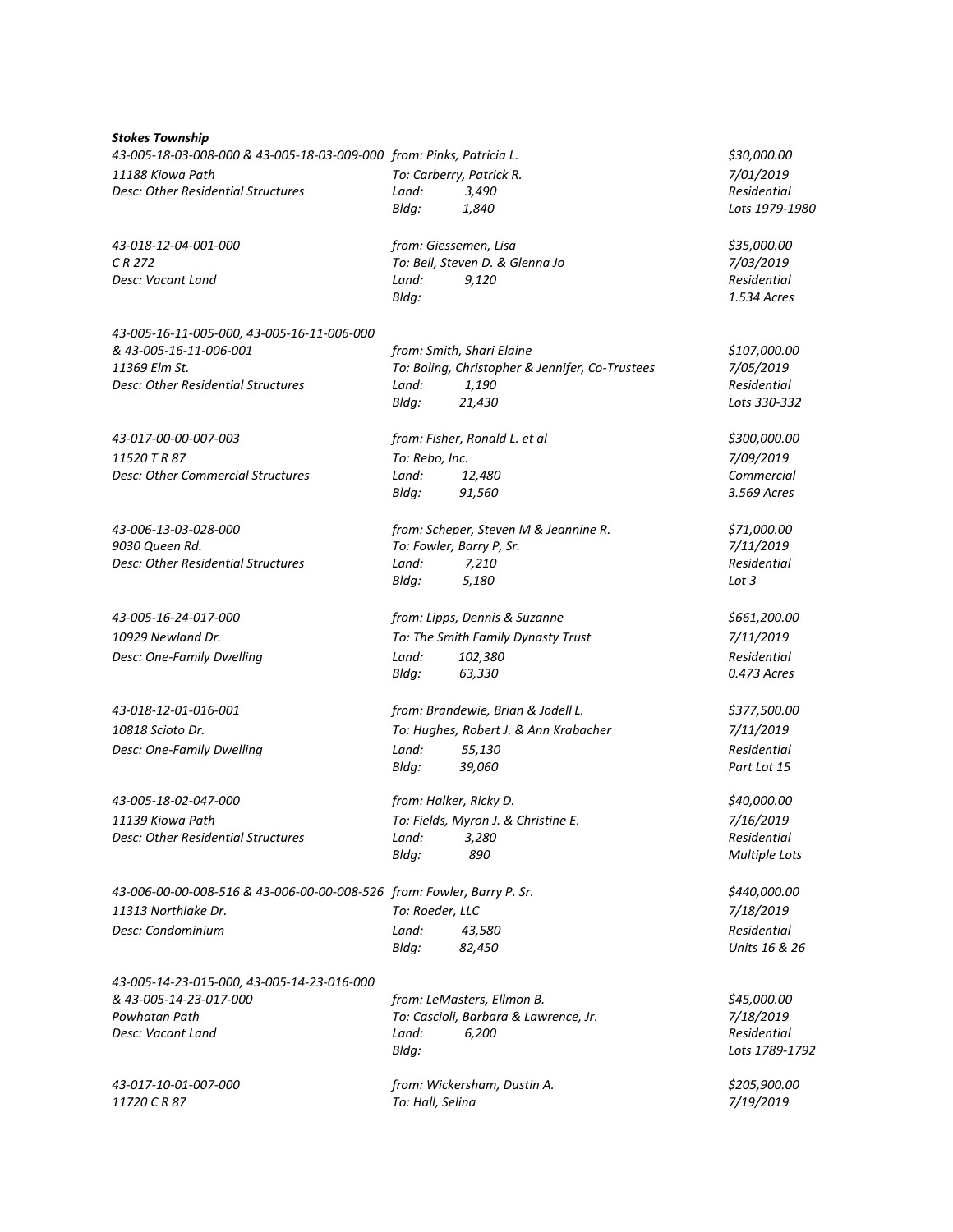| Desc: One-Family Dwelling                                                                                                                                            | Land:<br>Bldg:   | 4,890<br>45,080                                    | Residential<br>0.83 Acres                                  |
|----------------------------------------------------------------------------------------------------------------------------------------------------------------------|------------------|----------------------------------------------------|------------------------------------------------------------|
| 43-005-14-14-001-000                                                                                                                                                 |                  | from: Whitaker, David D.                           | \$25,000.00                                                |
| Eagle Path                                                                                                                                                           | To: Reese, Steve |                                                    | 7/23/2019                                                  |
| <b>Desc: Other Residential Structures</b>                                                                                                                            | Land:            | 5,670                                              | Residential                                                |
|                                                                                                                                                                      | Bldg:            | 2,450                                              | Lots 133 & 180                                             |
| 43-005-00-00-009-000                                                                                                                                                 |                  | from: Sprouse, Sean M & Nicole A.                  | \$154,900.00                                               |
| 11851 T R 93                                                                                                                                                         |                  | To: Fails, Kenneth L. et al                        | 7/26/2019                                                  |
| Desc: One-Family Dwelling                                                                                                                                            | Land:            | 7,530                                              | Residential                                                |
|                                                                                                                                                                      | Bldg:            | 13,490                                             | 2.00 Acres                                                 |
| 43-019-09-01-031-000 & 43-019-09-01-031-001 from: Given, Vickie L, Trustee                                                                                           |                  |                                                    | \$525,000.00                                               |
| 9804 Lakeshore Dr. E                                                                                                                                                 |                  | To: Ramge, Thomas E. & Mary L.                     | 7/26/2019                                                  |
| Desc: Other Residential Structures                                                                                                                                   | Land:            | 95,940                                             | Residential                                                |
|                                                                                                                                                                      | Bldg:            | 5,780                                              | 0.021 Acres                                                |
| 43-005-15-17-007-000                                                                                                                                                 |                  | from: Parks, Elizabeth A.                          | \$84,900.00                                                |
| 14129 Lindenwood Ave.                                                                                                                                                |                  | To: Valentino, Megan V.                            | 7/30/2019                                                  |
| Desc: One-Family Dwelling                                                                                                                                            | Land:            | 2,410                                              | Residential                                                |
|                                                                                                                                                                      | Bldg:            | 10,930                                             | Lot 119                                                    |
| 43-005-18-12-033-000                                                                                                                                                 |                  | from: Wilson, Sharon A. & John W.                  | \$138,000.00                                               |
| 11195 Hiawatha Path                                                                                                                                                  |                  | To: Stith, Larry & Leslie                          | 7/31/2019                                                  |
| Desc: One-Family Dwelling                                                                                                                                            | Land:            | 3,720                                              | Residential                                                |
|                                                                                                                                                                      | Bldg:            | 34,780                                             | Lots 413-414 & 462                                         |
| <b>Union Township</b>                                                                                                                                                |                  |                                                    |                                                            |
| <b>Washington Township</b><br>51-032-06-14-004-000 & 51-032-06-14-005-000 from: Grubbs, Donald R. & Christine A.<br>8875 Auditorium St.<br>Desc: One-Family Dwelling | Land:<br>Bldg:   | to: Butler, Jacob L. & Randi L.<br>5,210<br>28,280 | \$165,000.00<br>7/01/2019<br>Residential<br>Lots 371 & 372 |
| 51-033-09-03-006-506                                                                                                                                                 |                  | from: Flinn, Bret A. & Marjorie A.                 | \$187,500.00                                               |
| 7498 Dunns Pond Cir                                                                                                                                                  | to: Davidson, Ty |                                                    | 7/02/2019                                                  |
| Desc: Condominium                                                                                                                                                    | Land:            | 19,250                                             | Residential                                                |
|                                                                                                                                                                      | Bldg:            | 27,760                                             | Unit 6                                                     |
| 51-032-12-23-022-504                                                                                                                                                 |                  | from: Ary, Guy & Vivian L.                         | \$334,900.00                                               |
| 7347 Port Royale Ave.                                                                                                                                                |                  | to: Pfeiffer, Michael & Lorrie                     | 7/11/2019                                                  |
| Desc: Condominium                                                                                                                                                    | Land:            | 35,000                                             | Residential                                                |
|                                                                                                                                                                      | Bldg:            | 50,460                                             | Unit 1-D                                                   |
| 51-033-05-08-001-000 & 4 add'l parcels                                                                                                                               |                  | from: Bodey, Todd Lee                              | \$120,000.00                                               |
| Pontiac St.                                                                                                                                                          |                  | to: Perona, Philip Stephen, Trustee                | 7/11/2019                                                  |
| Desc: Other Residential Structures                                                                                                                                   | Land:            | 10,150                                             | Residential                                                |
|                                                                                                                                                                      | Bldg:            | 5,050                                              | <b>Multiple Lots</b>                                       |
| 51-032-12-23-022-584                                                                                                                                                 |                  | from: Weiskittle, Ronald R. & Jenean C.            | \$334,000.00                                               |
| 7624 Sir Francis Drake Ave.                                                                                                                                          |                  | to: Mosier, Garry B. & Lisa A.                     | 7/12/2019                                                  |
| Desc: Condominium                                                                                                                                                    | Land:<br>Bldg:   | 35,000<br>58,800                                   | Residential<br><b>Unit 16-F</b>                            |
|                                                                                                                                                                      |                  |                                                    |                                                            |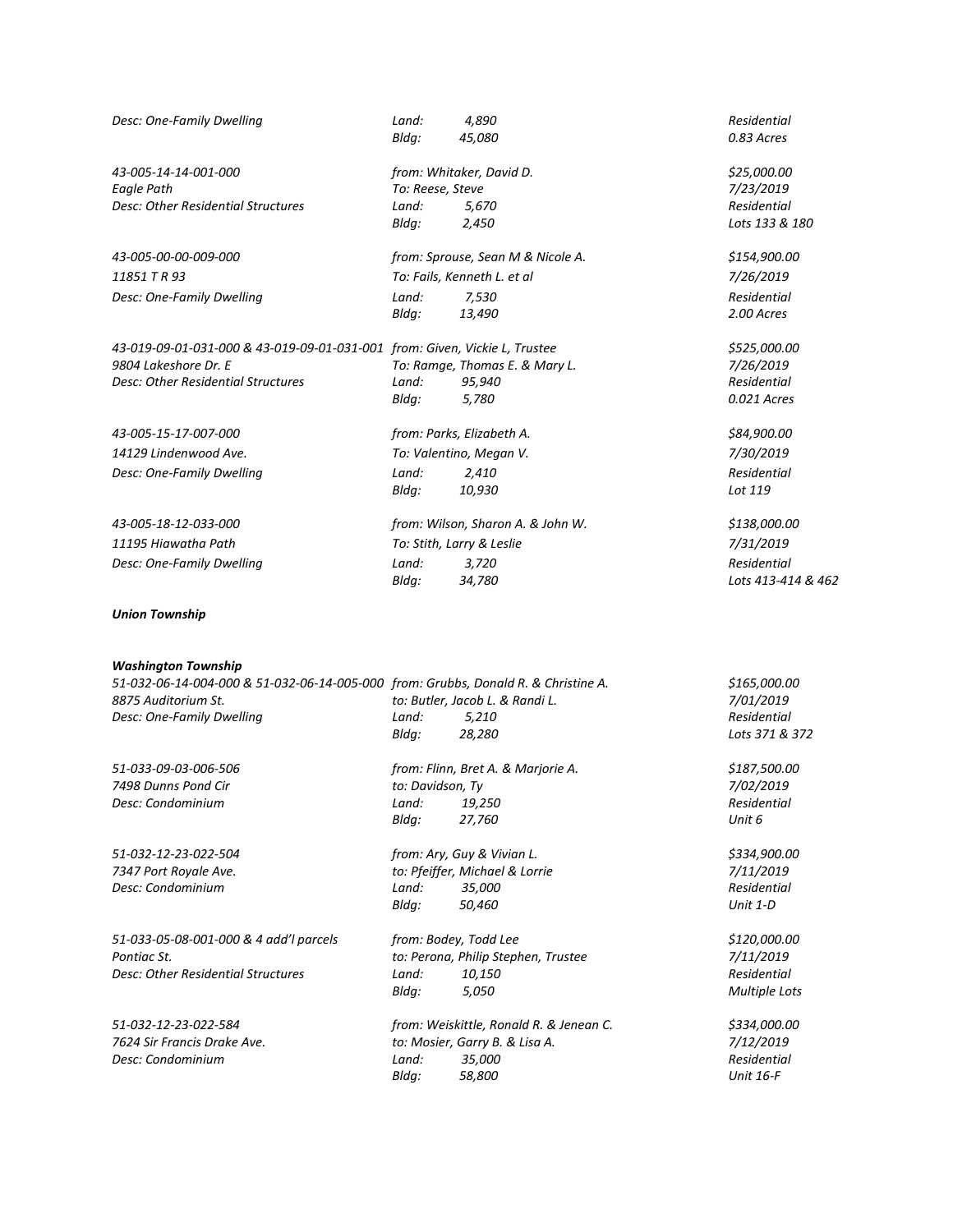*51-032-16-21-008-000 & 51-032-16-21-009-000 from: Spofford, Alanel \$40,000.00 7047 Hancock Dr. to: Perez, Joe T., Jr. 7/16/2019 Desc: One-Family Dwelling Land: 4,510 Residential Bldg: 13,710 Lots 348-350 51-032-16-16-017-000 & 51-032-16-16-017-001 from: Snapp, Thomas S. \$3,000.00 S R 366 to: Kern, Matthew, Trustee 7/18/2019 Desc: Vacant Land Land: 840 Commercial Bldg: Lots 81Pt & 93 51-060-06-12-002-000 from: Williams, Charles W. \$48,000.00 7604 C R 91 to: Hutslar, Allen 7/23/2019 Desc: One-Family Dwelling Land: 1,400 Residential Bldg: 19,640 Lot 54 51-033-09-03-007-554 from: Robinson, Robert L & Jean L. \$9,000.00 Center St./Snug Cove to: Hepp, Stephen & Pamela 7/25/2019 Desc: Condominium Land: 1,930 Residential Bldg: 2,280 Unit 54 51-032-12-23-022-542 from: Blubaugh, Ronald & Lynn \$320,000.00 7439 Blackbeard Ct. to: Beggrow, Laura & Kenneth A. 7/31/2019 Desc: Condominium Land: 35,000 Residential Bldg: 51,520 Unit 8-F 51-032-12-23-022-560 from: Beggrow, Kenneth A & Laura A. \$341,000.00 7418 Sir Francis Drake Ave. to: Platfoot, Jeffrey J. & Darla S. 7/31/2019 Desc: Condominium Land: 35,000 Residential Bldg: 50,460 Unit 9-F Zane Township 53-126-20-02-004-000 from: Phillips, Cathy J. \$85,000.00 10457 Columbus St. to: Neubauer, Reid 7/03/2019 Desc: One-Family Dwelling Land: 3,480 Residential Bldg: 15,740 Part Lots 3 & 4 53-139-00-00-028-000 from: Stratton, Richard E. \$225,000.00 8801 T R 29 to: Reed, Peggy E. & Brian A. 7/19/2019 Desc: One-Family Dwelling Land: 7,890 Residential Bldg: 39,880 1.71 Acres Belle Center Corporation Bellefontaine Corporation 17-092-05-04-007-000 from: Stang, Richard W. \$265,000.00 401 Dakota Rd. To: Robinaugh, Darin L. & Kathleen J. 7/01/2019 Desc: One-Family Dwelling Land: 17,280 Residential Bldg: 65,590 Lots 3526-3527 17-091-16-22-009-000 from: Small, Betty J. \$70,000.00 120 Lincoln Ave. To: Williams, Donna J. 7/01/2019 Desc: One-Family Dwelling Land: 4,860 Residential Bldg: 22,760 Part Lot 1607-1610 17-106-00-00-081-023 from: Brown, James R. & Diana A. \$150,000.00 321 Kelly Way To: Trout, Leah & Zachary 7/01/2019 Desc: One-Family Dwelling Land:* 8,220

*Bldg: 34,130 Lot 4662*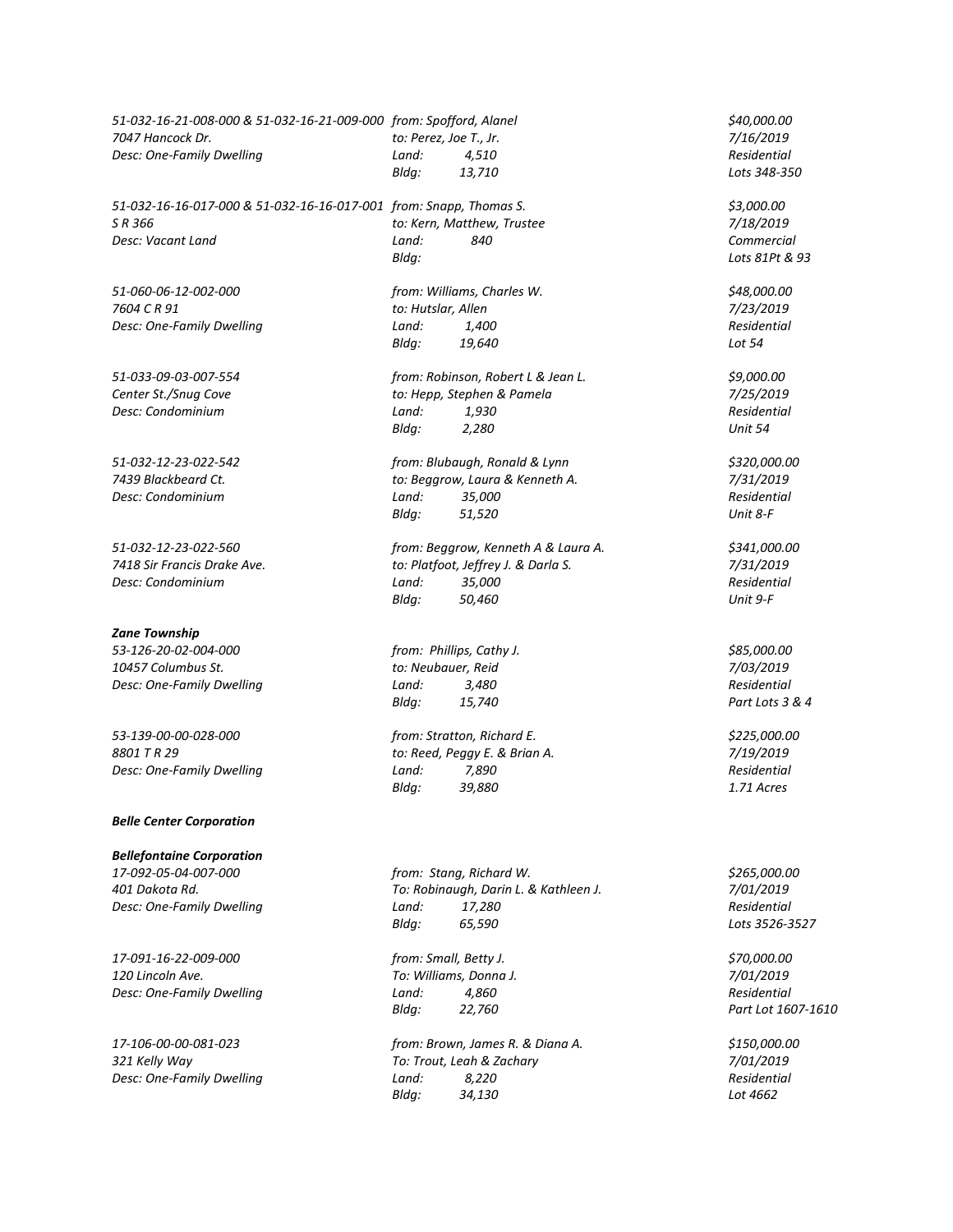*212 E. Patterson Ave. To: Alleman, Paul S. 7/03/2019*

*17-092-05-14-003-000 & 17-092-05-14-004-000 from: Hess, Ann Elizabeth \$230,000.00 336 Seminole Rd. To: Hensley, Bryce & Valerie 7/17/2019*

*17-092-13-08-016-000 from: Fields, Kevin J. & Melissa S. \$129,900.00 430 E. Auburn Ave. To: Harmon, Kaidy A. 7/03/2019 Desc: One-Family Dwelling Land: 3,710 Residential Bldg: 19,190 Part Lot 474 17-091-16-13-022-000 from: Houchin, James J. \$120,000.00 Desc: One-Family Dwelling Land: 5,020 Residential Bldg: 24,450 Part Lot 507 17-091-12-26-003-000 from: LFH Properties and Investments LLC \$52,500.00 120 Court St. To: Sweet Aroma's Coffee, LLC 7/12/2019 Desc: Other Retail Structures Land: 3,530 Commercial Bldg: 12,420 Part Lot 141 17-077-20-05-013-000 from: Hensley, Bryce W. \$125,250.00 932 N. Main St. To: Duvall, Jasmine Elizabeth 7/16/2019 Desc: One-Family Dwelling Land: 4,340 Residential Bldg: 26,590 Lot 1454 17-091-16-25-003-000 from: Alexander, Gary L. Sr. \$71,000.00 617 S. Madriver St. To: Newlon, Hannah 7/16/2019 Desc: One-Family Dwelling Land: 3,430 Residential Bldg: 15,670 Lot 2623 17-092-13-07-043-000 from: Major, Kevin \$105,000.00 505 Ludlow Rd. To: Orahood, Beverly 7/16/2019 Desc: Two-Family Dwelling Land: 5,900 Residential Bldg: 19,360 0.21 Acres 17-091-12-20-020-000 from: Bravo Echo Company LLC \$160,000.00 115 N. Main St. To: QAC Investments LLC 7/17/2019 Desc: Other Retail Structures Land: 6,870 Commercial Bldg: 27,440 Part Lot 111 17-092-15-03-005-000 from: Alkire, David D. & Kathleen S. \$150,000.00 115 N. Heather Hill Dr. To: Logan Properties, LLC 7/17/2019 Desc: One-Family Dwelling Land: 8,290 Residential Bldg: 53,640 Lot 4422 Desc: One-Family Dwelling Land: 8,860 Residential Bldg: 46,410 0.68 Acres 17-092-10-07-005-000 from: Stockton, Marla \$155,000.00*

*859 E. Sandusky Ave. To: Pond, Tim A. & Sharon K. 7/18/2019 Desc: One-Family Dwelling Land: 8,610 Residential Bldg: 32,510 0.451 Acres*

*17-092-13-07-042-537 from: Zimmerman, Don A. \$188,000.00 551 Stonebridge Blvd. To: Davis, Amy S. 7/18/2019 Desc: Condominium Land: 7,000 Residential Bldg: 44,480 Unit 551*

*17-091-16-15-030-000 from: Reminder, Jonathan M. \$130,900.00 204 Spring St. To: Carter, Dylan C. & Cassey M. 7/19/2019*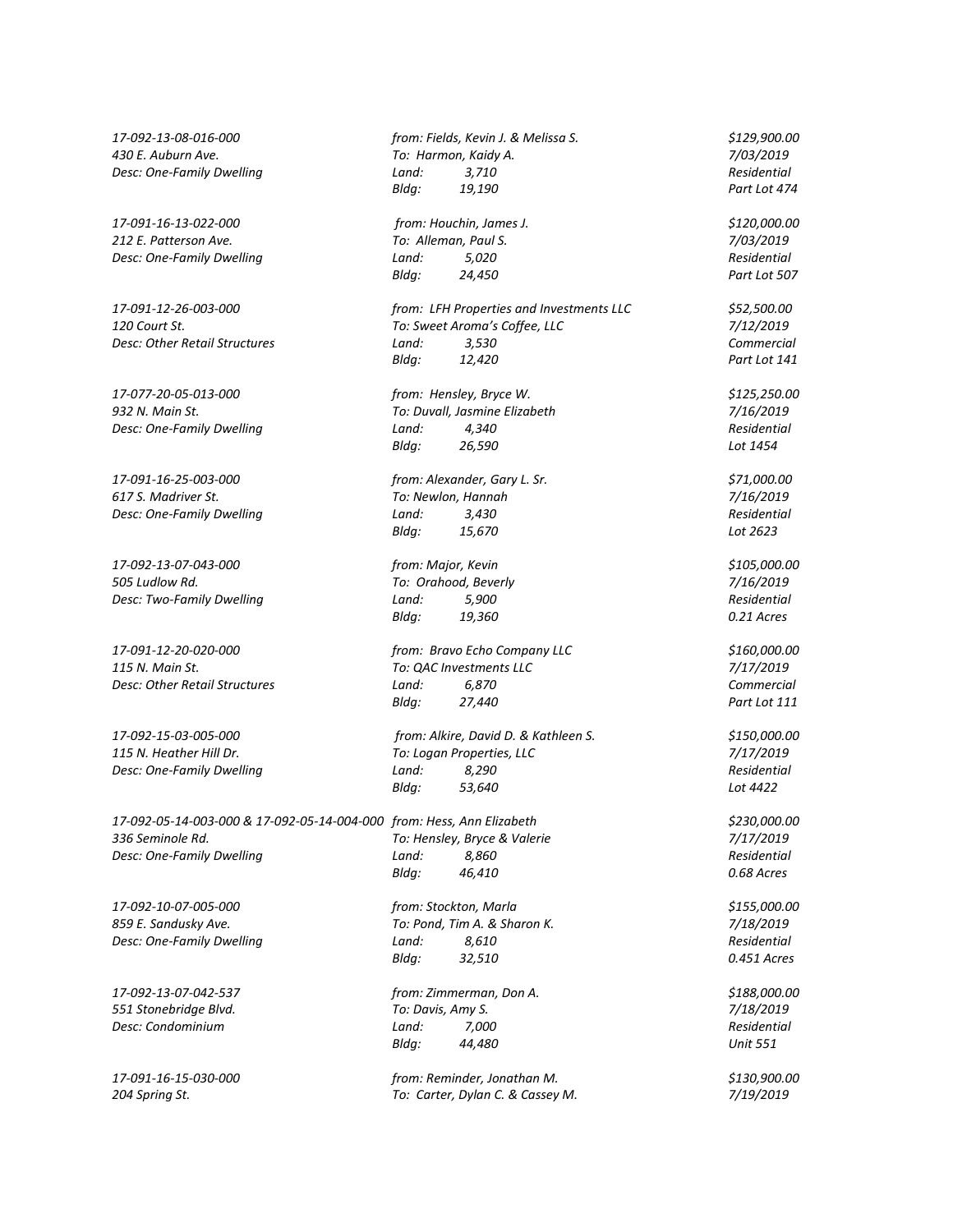| Desc: One-Family Dwelling                                                        | Land:<br>Bldg:         | 4,680<br>21,890                                        | Residential<br>Part Lot 2178 |
|----------------------------------------------------------------------------------|------------------------|--------------------------------------------------------|------------------------------|
| 17-091-20-09-012-000 & 15-091-20-09-011-000 from: Wammes Storage & Rentals, Ltd. |                        |                                                        | \$250,000.00                 |
| S. Detroit St.                                                                   |                        | To: Bellefontaine Lodge No. 2563, Loyal Order of Moose | 7/22/2019                    |
| <b>Desc: Other Commercial Structures</b>                                         | Land:                  | 43,610                                                 | Commercial                   |
|                                                                                  | Bldg:                  | 85,700                                                 | 7.18 Acres                   |
| 59-092-00-00-021-074                                                             |                        | from: Heath, Tommy L & Judith                          | \$229,900.00                 |
| 1505 Whispering Pines Dr.                                                        |                        | To: Buffkin, William K. & Katherine A.                 | 7/22/2019                    |
| Desc: One-Family Dwellling                                                       | Land:                  | 12,150                                                 | Residential                  |
|                                                                                  | Bldg:                  | 49,370                                                 | Lot 4779                     |
| 17-091-12-06-019-000                                                             |                        | from: Sellers, Alfred E. & Britta B.                   | \$110,000.00                 |
| 425 N. Park St.                                                                  |                        | To: McCune, James M. & Melanie G.                      | 7/23/2019                    |
| Desc: One-Family Dwelling                                                        | Land:                  | 5,560                                                  | Residential                  |
|                                                                                  | Bldg:                  | 24,370                                                 | Part Lot 640                 |
| 17-106-08-04-001-000, 17-106-08-04-002-000                                       |                        |                                                        |                              |
| & 17-106-08-04-003-000                                                           |                        | from: Jacobs, Rick L & Tina                            | \$750,000.00                 |
| 1101 & 1117 S. Main St.                                                          | To: Fostoria DD, LLC   |                                                        | 7/23/2019                    |
| Desc: Automobile Sales                                                           | Land:                  | 89,300                                                 | Commercial                   |
|                                                                                  | Bldq:                  | 44,770                                                 | Lots 2544-2548               |
| 17-092-09-21-019-000                                                             |                        | from: Thom-Wood LLC                                    | \$78,000.00                  |
| 120 Stanley St.                                                                  |                        | To: Lopez, Rian McKenzie                               | 7/29/2019                    |
| Desc: One-Family Dwelling                                                        | Land:                  | 3,400                                                  | Residential                  |
|                                                                                  | Bldg:                  | 13,180                                                 | 0.069 Acres                  |
| 17-091-12-18-016-000                                                             |                        | from: Slocum, John Roger & Roxanne Marjorie            | \$132,000.00                 |
| 121 Park St.                                                                     |                        | To: Campbell, Stephan E.                               | 7/29/2019                    |
| Desc: One-Family Dwelling                                                        | Land:                  | 3,150                                                  | Residential                  |
|                                                                                  | Bldg:                  | 15,520                                                 | Part Lots 240 & 243          |
| <b>DeGraff Corporation</b>                                                       |                        |                                                        |                              |
| 26-117-06-06-016-001                                                             |                        | from: Dague, Dinah L. & David M.                       | \$93,000.00                  |
| 201 Boggs St.                                                                    |                        | To: Tackett, Danielle R.                               | 7/31/2019                    |
| Desc: One-Family Dwelling                                                        | Land:                  | 3,780                                                  | Residential                  |
|                                                                                  | Bldg:                  | 21,300                                                 | Part Lot 167                 |
| <b>Huntsville Corporation</b>                                                    |                        |                                                        |                              |
| <b>Lakeview Corporation</b>                                                      |                        |                                                        |                              |
| 47-017-18-07-008-000                                                             | from: Jutte, Sally M.  |                                                        | \$92,000.00                  |
| 220 W. Harrison St.                                                              |                        | To: Ashworth, Ronald L. & Judith D.                    | 7/08/2019                    |
| Desc: One-Family Dwelling                                                        | Land:                  | 4,530                                                  | <b>Residential</b>           |
|                                                                                  | Bldg:                  | 15,880                                                 | Lots 409-411                 |
| <b>Quincy Corporation</b>                                                        |                        |                                                        |                              |
| 27-116-13-12-005-000                                                             | from: Linet, Pamela G. |                                                        | \$81,000.00                  |
| 211 Miami St.                                                                    | To: Bradley, Diane     |                                                        | 7/25/2019                    |
| Desc: One-Family Dwelling                                                        | Land:                  | 4,000                                                  | Residential                  |
|                                                                                  | Bldg:                  | 15,770                                                 | 0.88 Acres                   |
| <b>Ridgeway Corporation</b>                                                      |                        |                                                        |                              |
| 06-027-05-06-001-000 & 06-027-05-06-002-000 from: Craig, Michael S.              |                        |                                                        | \$131,500.00                 |
| 201 S. Main St.                                                                  |                        | To: Hamilton, Jason S. & Chelse N.                     | 7/25/2019                    |